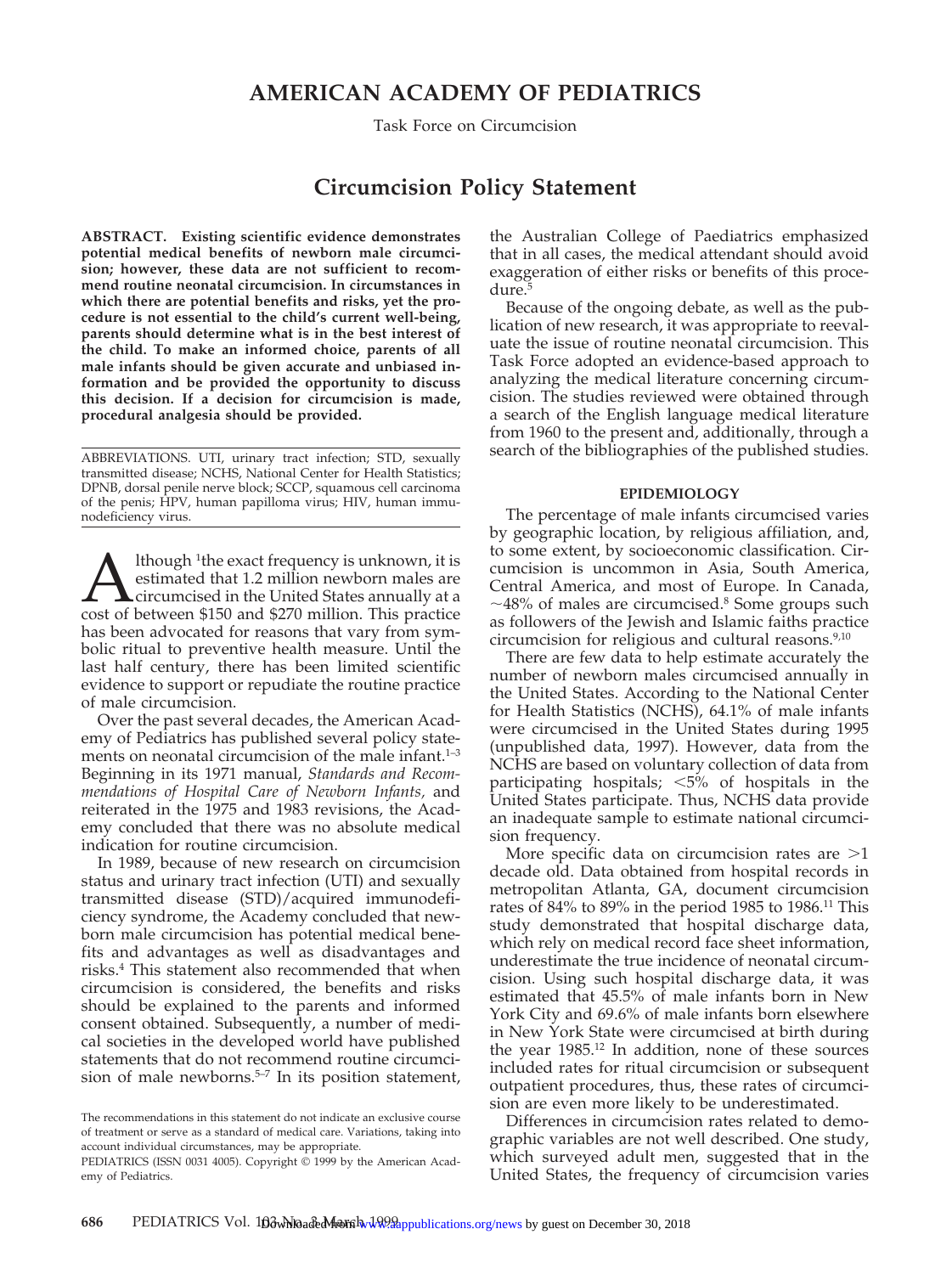directly with maternal education, a marker for socioeconomic status.13 Circumcision rates also vary among racial and ethnic groups, with whites considerably more likely to be circumcised than blacks or Hispanics (81% vs 65% or 54%).<sup>13</sup>

#### **EMBRYOLOGIC AND ANATOMIC CONSIDERATIONS**

Embryologically, the penis glans derives from the genital tubercle, which has developed by 4 to 6 weeks' gestation. The primitive urethral folds present in the male human embryo fuse to form the penile urethra. The genital swellings, present early in development, subsequently become the scrotum in males. The skin of the body of the penis begins growing forward at about 8 weeks' gestation and covers the glans eventually. Initially, squamous epithelium has no separation between the glans and the foreskin. Separation of epithelial layers that may be only partially complete at birth progress with the development of desquamated tissue in pockets until the complete separation of tissue layers forms the preputial space. As a result of this incomplete separation, the prepuce or foreskin may not be fully retractable until several years after birth. In  $\sim$ 90% of uncircumcised males, the foreskin is retractable by age 5 years. Partial adhesions with smegma accumulation may persist in small numbers of uncircumcised males through childhood and even into adolescence.14–16

Epidermal keratinization occurs on the skin of the penile shaft but not on the mucosal surface of the foreskin.15 One study suggests that there may be a concentration of specialized sensory cells in specific ridged areas of the foreskin but not in the skin of the penile shaft.17 There are conflicting data regarding the immune capabilities of preputial tissue. Studies differ on the number, distribution, and location of Langerhans' cells in the foreskin.18,19 No controlled scientific data are available regarding differing immune function in a penis with or without a foreskin.

#### **PENILE PROBLEMS**

Penile problems may develop in both circumcised and uncircumcised males. The true frequency of these problems is unknown. In one 8-year study of a cohort of 1948 uncircumcised Danish schoolboys between 6 and 17 years of age, 4% of the boys had phimosis (which prevented the foreskin from being retracted by gentle manipulation) and 2% had "tight prepuce" so that the foreskin could be retracted but with slight difficulty.<sup>16</sup>

The only longitudinal study to address this issue in both circumcised and uncircumcised boys followed a birth cohort of 500 New Zealand boys until the age of 8 years; it was noted that the relationship between risks of penile problems and circumcision status varied with the child's age.<sup>20</sup> The majority of these problems were described as penile inflammation and were noted to be relatively minor. In this study, circumcised infant boys had a significantly higher risk of penile problems (such as meatitis) than did uncircumcised boys, whereas, after infancy, the rate of penile problems (such as balanitis and inflammation of the foreskin) were significantly higher in older uncircumcised boys.

A retrospective survey conducted at two inner city clinics asked parents of boys 4 months to 12 years of age to recall whether their sons had ever developed any penile problems. Hispanic parents constituted 73% of those responding. Although parents of uncircumcised boys reported an increased number of medical visits for penile problems, the frequency of balanitis and irritation was not significantly different between circumcised and uncircumcised boys.<sup>21</sup> In addition, most of the problems reported were minor. Case reports suggest an increased frequency of paraphimosis in uncircumcised elderly men who require intermittent or chronic bladder catheterization.22–24 Other case reports indicate that balanitis occurs more frequently in uncircumcised men than in circumcised men and suggest an increased frequency of balanitis in men with diabetes and in uncircumcised soldiers during wartime.25

Chronic inflammation of the foreskin may result in a secondary phimosis caused by scarring.<sup>23,26</sup> Medical therapy has been successful in resolving both secondary phimosis and paraphimosis, but surgical intervention is sometimes indicated.22,23,26–28

#### **THE ROLE OF HYGIENE**

Circumcision has been suggested as an effective method of maintaining penile hygiene since the time of the Egyptian dynasties, but there is little evidence to affirm the association between circumcision status and optimal penile hygiene.

In one study, appropriate hygiene decreased significantly the incidence of phimosis, adhesions, and inflammation, but did not eliminate all problems.29 In this study, 60% of parents remembered receiving instructions on the care of the uncircumcised penis, and most followed the advice they were given. Various studies suggest that genital hygiene needs to be emphasized as a preventive health topic throughout a patient's lifetime.16,21,29,30

#### **SEXUAL PRACTICE, SENSATION, AND CIRCUMCISION STATUS**

A survey of adult males using self-report suggests more varied sexual practice and less sexual dysfunction in circumcised adult men.13 There are anecdotal reports that penile sensation and sexual satisfaction are decreased for circumcised males. Masters and Johnson noted no difference in exteroceptive and light tactile discrimination on the ventral or dorsal surfaces of the glans penis between circumcised and uncircumcised men.<sup>31</sup>

#### **METHODS OF CIRCUMCISION**

There are three methods of circumcision that are commonly used in the newborn male. These all include the use of devices: the Gomco clamp, the Plastibell device, and the Mogen clamp (or variations derived from the same principle on which each of these devices is based).

The elements that are common to the use of each of these devices to accomplish circumcision include the following: estimation of the amount of external skin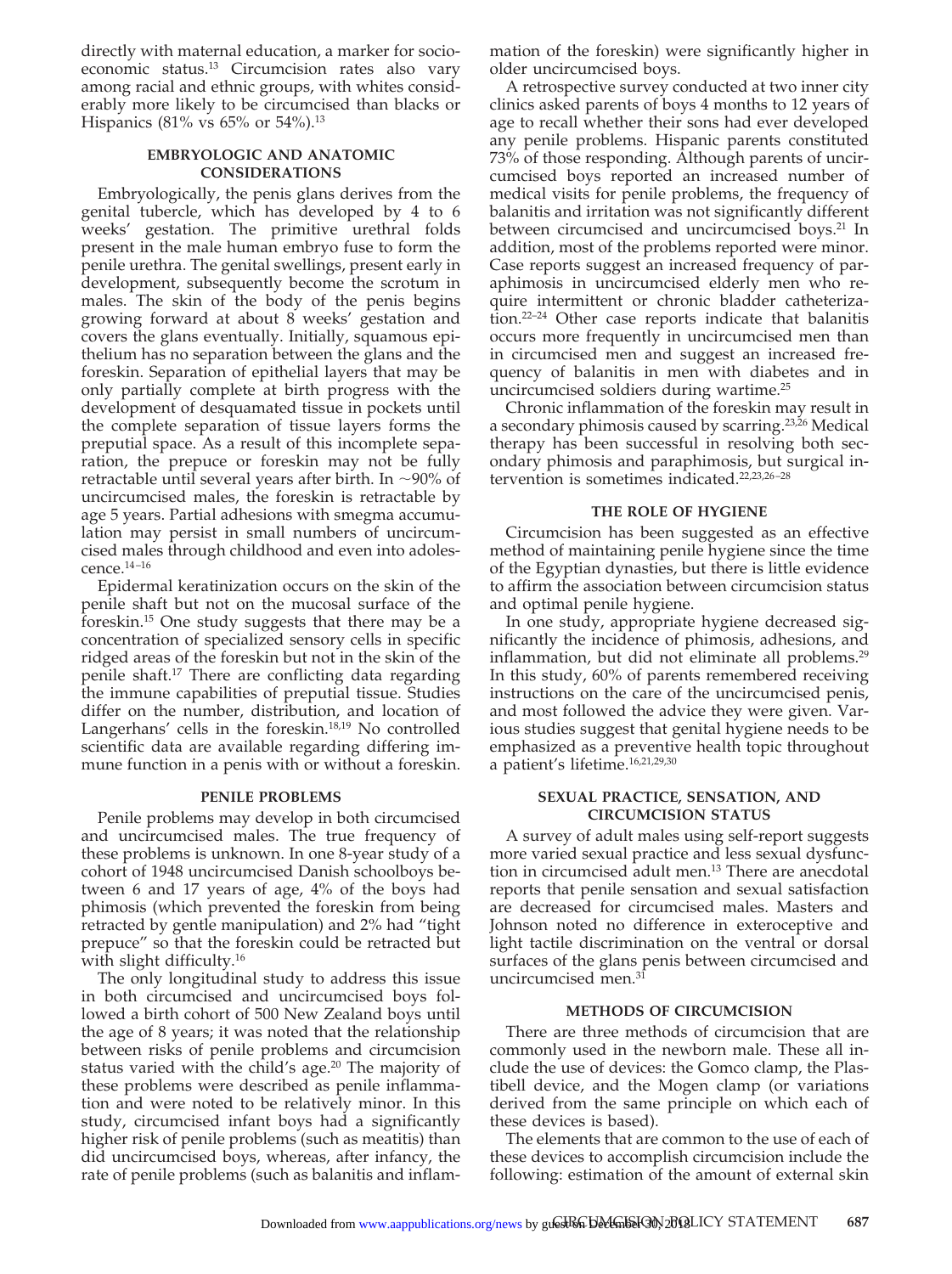to be removed; dilation of the preputial orifice so that the glans can be visualized to ensure that the glans itself is normal; bluntly freeing the inner preputial epithelium from the epithelium of the glans; placing the device (at times a dorsal slit is necessary to do so); leaving the device in situ long enough to produce hemostasis; and amputation of the foreskin.

It is important that those who practice circumcision become sufficiently skilled at the technical aspects of the procedure so that complications can be minimized. Those performing circumcision should be adept at suturing to ensure that hemostasis can be secured when necessary and that skin edges can be brought together if they should separate widely. If circumcision is done in the newborn period, it should be performed only on infants who are stable and healthy.

#### **COMPLICATIONS OF THE CIRCUMCISION PROCEDURE**

The true incidence of complications after newborn circumcision is unknown.32 Reports of two large series have suggested that the complication rate is somewhere between 0.2% and 0.6%.33,34 Most of the complications that do occur are minor.<sup>35</sup> The most frequent complication, bleeding, is seen in  $~1\%$  of circumcisions.35 It is quite rare to need transfusion after a circumcision because most bleeding episodes can be handled quite well with local measures (pressure, hemostatic agents, cautery, sutures). Infection is the second most common of the complications, but most of these infections are minor and are manifest only by some local redness and purulence.<sup>33</sup> There also are isolated case reports of other complications such as recurrent phimosis, wound separation, concealed penis, unsatisfactory cosmesis because of excess skin, skin bridges, urinary retention, meatitis, meatal stenosis, chordee, inclusion cysts, and retained Plastibell devices.<sup>35</sup> Case reports have been noted associating circumcision with such rare events as scalded skin syndrome, necrotizing fasciitis, sepsis, and meningitis, as well as with major surgical problems such as urethral fistula, amputation of a portion of the glans penis, and penile necrosis.<sup>32,35</sup>

#### **CIRCUMCISION AFTER THE NEWBORN PERIOD**

Should circumcision become necessary after the newborn period because problems have developed, general anesthesia is often used and requires a more formal surgical procedure necessitating hemostasis and suturing of skin edges. Although the procedural complications are generally the same as those of newborn circumcision, there is the added risk attendant to general anesthesia if it is used. Additionally, there is morbidity in the form of time lost from school or work to be considered.

#### **ANALGESIA**

There is considerable evidence that newborns who are circumcised without analgesia experience pain and physiologic stress. Neonatal physiologic responses to circumcision pain include changes in heart rate, blood pressure, oxygen saturation, and cortisol levels.<sup>36-39</sup> One report has noted that circumcised infants exhibit a stronger pain response to subsequent routine immunization than do uncircumcised infants.40 Several methods to provide analgesia for circumcision have been evaluated.

#### **Eutectic Mixture of Local Anesthetics (EMLA Cream)**

EMLA cream, containing 2.5% lidocaine and 2.5% prilocaine, attenuates the pain response to circumcision when applied 60 to 90 minutes before the procedure. Compared with placebo groups, neonates who had EMLA cream applied spend less time crying and have smaller increases in heart rate during circumcisions.41–43 The analgesic effect is limited during the phases associated with extensive tissue trauma such as during lysis of adhesions and tightening of the clamp.  $42,43$ 

Ideally, 1 to 2 g of EMLA cream is applied to the distal half of the penis, which then is wrapped in an occlusive dressing. There is a theoretic concern about the potential for neonates to develop methemoglobinemia after the application of EMLA cream, because a metabolite of prilocaine can oxidize hemoglobin to methemoglobin. When measured, blood levels of methemoglobin in neonates after the application of 1 g of EMLA cream have been well below toxic levels.<sup>42–46</sup> Two cases of methemoglobinemia in infants occurred after  $\geq$ 3 g of EMLA cream was applied; in 1 of these cases, the infant also was receiving sulfamethoxazole.47,48 EMLA cream should not be used in neonates who are receiving other drugs known to induce methemoglobinemia.

#### **Dorsal Penile Nerve Block (DPNB)**

DPNB is very effective in reducing the behavioral and physiologic indicators of pain caused by circumcision. Compared with control subjects who received no analgesia, neonates with DPNB cry 45% to 76% less,39,49–51 have 34% to 50% smaller increases in heart rate,<sup>50,52</sup> and have smaller decreases in oxygen saturation during the procedure.39,52 Additionally, DPNB lidocaine attenuates the adrenocortical stress response compared with control subjects who received no injections or injections of saline.49 The technique of Kirya and Werthmann is used most commonly to perform the block.53 A 27-gauge needle is used to inject the 0.4 mL of 1% lidocaine, to be administered at both the 10- and 2- o'clock positions at the base of the penis. The needle is directed posteromedially 3 to 5 mm on each side until Buck's fascia is entered. After aspiration, the local anesthetic is injected. Systemic lidocaine levels obtained with use of this technique demonstrated peak concentrations at 60 minutes, well below toxic ranges.52 Several studies evaluating the efficacy of DPNB reported bruising as the most frequent complication.<sup>49,50,54,55</sup> Hematomas were rarely seen and caused no long-term injury.<sup>50,56</sup> A single report of penile necrosis may have been secondary to the surgical technique rather than to the DPNB.<sup>57</sup>

#### **Subcutaneous Ring Block**

A subcutaneous circumferential ring of 0.8 mL of 1% lidocaine without epinephrine at the midshaft of the penis was found to be more effective than EMLA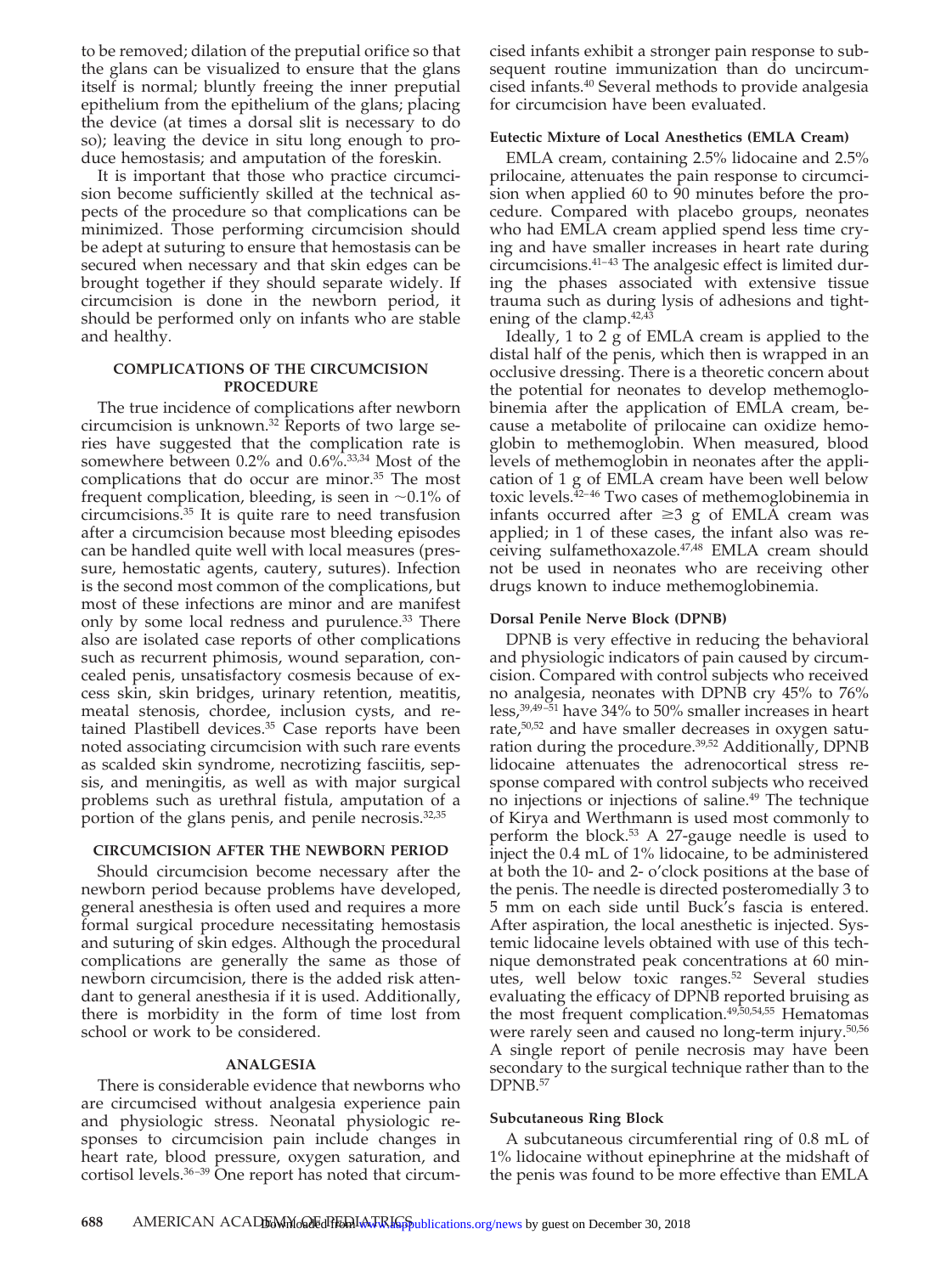cream or DPNB in a recent study.<sup>43</sup> Although all treatment groups experienced an attenuated pain response, the ring block appeared to prevent crying and increases in heart rate more consistently than did EMLA cream or DPNB throughout all stages of circumcision. In another study, after a subcutaneous injection of lidocaine had been given at the level of the corona, it was noted that fewer infants cried during the dissection of the foreskin, placement of the bell, and clamping of the Gomco, compared with those infants with a DPNB.<sup>58</sup> Additionally, the cortisol response was diminished in the subcutaneous group compared with the DPNB group.58 No complications of this simple and highly effective technique have been reported.

#### **Others**

Sucrose on a pacifier has been demonstrated to be more effective than water for decreasing cries during circumcision.59 Acetaminophen may provide analgesia after the immediate postoperative period.<sup>60</sup> Neither technique is sufficient for the operative pain and cannot be recommended as the sole method of analgesia. A more physiologic positioning of the infant in a padded environment also may decrease distress during the procedure.<sup>61</sup>

In summary, analgesia is safe and effective in reducing the procedural pain associated with circumcision and, therefore, adequate analgesia should be provided if neonatal circumcision is performed. EMLA cream, DPNB, and a subcutaneous ring block are options, although the subcutaneous ring block may provide the most effective analgesia.

#### **CIRCUMCISION STATUS AND UTI IN INFANT MALES**

There have been several studies published in the medical literature over the past 15 years that address the association between circumcision status and UTI.<sup>62–68</sup> Because the majority of UTI in males occur during the first year of life, almost all the studies that examine the relationship between UTI and circumcision status focus on this period. All studies have shown an increased risk of UTI in uncircumcised males, with the greatest risk in infants younger than 1 year of age.

Initial retrospective studies suggested that uncircumcised male infants were 10 to 20 times more likely to develop UTI than were circumcised male infants.62 A review published in 1993 summarized the data from nine studies and reported that uncircumcised male infants had a 12.0-fold increased risk of UTI compared with circumcised infant males.<sup>69</sup> More recent studies using cohort and case–control design also support an association, although reduced in magnitude.<sup>63,64,67,70-72</sup> These studies have found a three to seven times increased risk of UTI in uncircumcised male infants compared with that in circumcised male infants. This consistent association was found in samples from populations in which circumcision rates varied from low  $(<20\%)$ ,  $\frac{67}{3}$  to medium  $(45%)$ ,<sup>72</sup> to high (75%).<sup>63,64</sup> One of these, a populationbased cohort study of 58 000 Canadian infants, found that the hospital admission rate for UTI in infant

males younger than 1 year of age was 1.88 per 1000 in circumcised infants and 7.02 per 1000 in uncircumcised infants, for a relative risk of 3.7.72

The proportion of male infants who have symptomatic UTI during the first year of life is somewhat difficult to estimate because the rate varies among studies. A study at an urban emergency department found that 2.5% of febrile male infants  $<60$  days of age had UTI.<sup>71</sup> Data from Europe, based on a largely uncircumcised population, report UTI rates of 1.2% for infant boys.<sup> $\bar{7}$ 3 The number is similar to the rates of</sup> 0.7% to 1.4% reported for uncircumcised males in the United States and Canada.72,74 In comparison, UTI rates for circumcised male infants in the United States and Canada are reported to be 0.12% to 0.19%.72,74 Although these cross-cultural data do not provide information on specific individual risk factors, the similarity of European and American UTI rates for uncircumcised male infants support an association between circumcision status and UTI. Using these rates and the increased risks suggested from the literature, one can estimate that 7 to 14 of 1000 uncircumcised male infants will develop a UTI during the first year of life, compared with  $1$  to  $2$  of 1000 circumcised male infants.

Although all these studies have shown an increased risk of UTI in uncircumcised male infants, it is difficult to summarize and compare the results because of differences in methodology, samples of infants studied, determination of circumcision status, method of urine collection, UTI definition, and assessment of confounding variables. Furthermore, in some studies, methods for determining the reliability of the data were not described.

Few of the studies that have evaluated the association between UTI in male infants and circumcision status have looked at potential confounders (such as prematurity, breastfeeding, and method of urine collection) in a rigorous way. For example, because premature infants appear to be at increased risk for UTI,<sup>75-77</sup> the inclusion of hospitalized premature infants in a study population may act as a confounder by suggesting an increased risk of UTI in uncircumcised infants. Premature infants usually are not circumcised because of their fragile health status.78

In another example, breastfeeding was shown to have a threefold protective effect on the incidence of UTI in a sample of uncircumcised infants. However, breastfeeding status has not been evaluated systematically in studies assessing UTI and circumcision status.79

One study suggested that the method used to obtain urine for culture may influence the rate of infection, $64$  with the greatest risk for infection noted in uncircumcised male infants who had samples obtained by catheterization, compared with those who had samples obtained by suprapubic aspiration. The three methods of urine collection in male infants (suprapubic aspiration vs catheterization vs bag) vary significantly in their accuracy of diagnosing UTI. Suprapubic aspiration is considered the "gold standard" but may not be used in clinical practice for reasons of parent and physician preference as well as for efficiency.80,81 No studies addressing the associa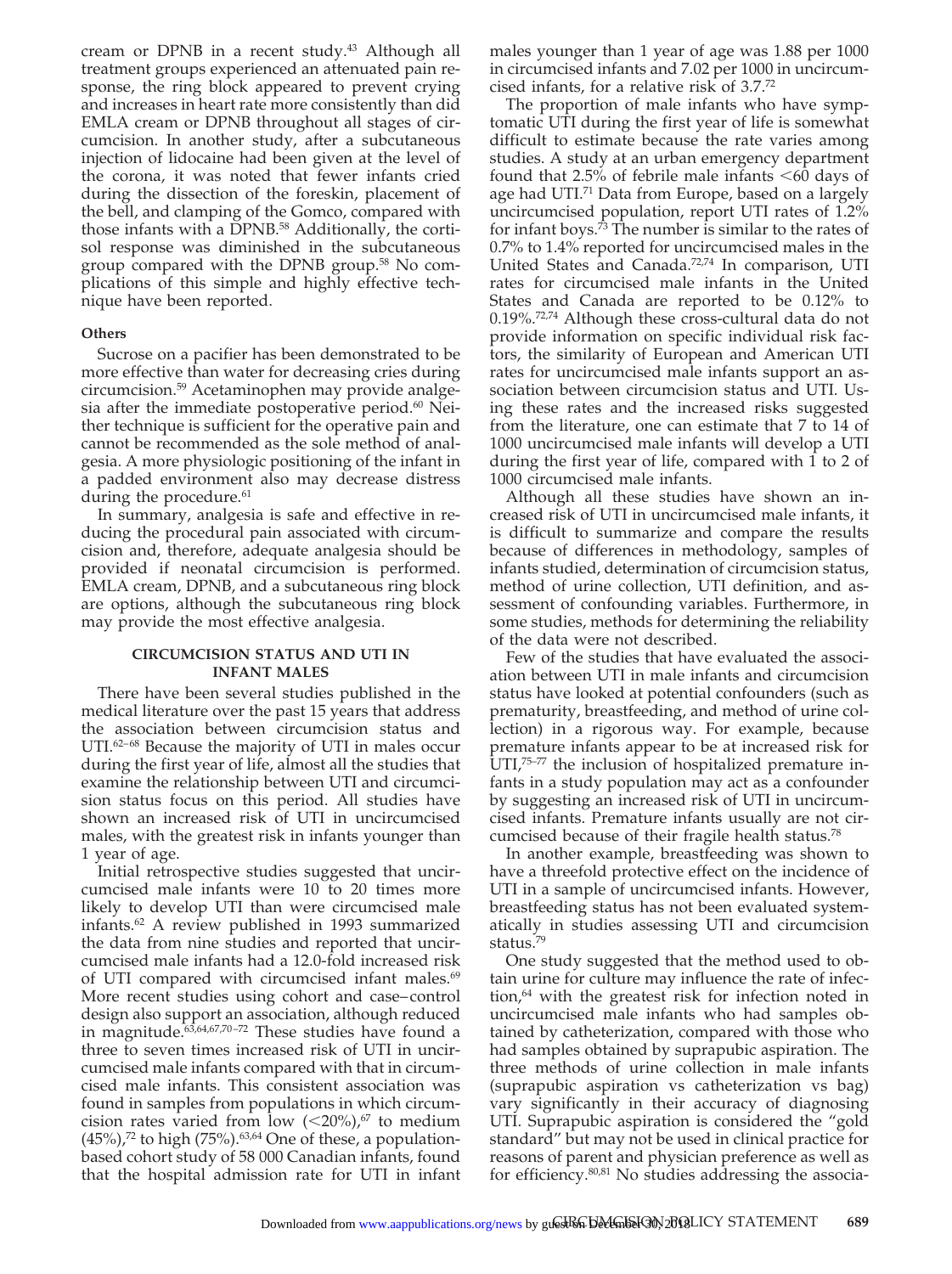tion between UTI and circumcision status have used suprapubic aspiration exclusively; one study, however, did use suprapubic aspiration in 92% of urine collections and noted a 10-fold increased risk of UTI in uncircumcised male infants compared with circumcised infants.<sup>66</sup> There are no studies comparing urine obtained by suprapubic aspiration and urethral catheterization in uncircumcised males. In the only study comparing the accuracy of catheterization and suprapubic aspiration in a sample of 35 asymptomatic boys (1 uncircumcised, 28 circumcised, and 6 with circumcision status not reported), the one falsepositive urine sample with significant bacterial growth was obtained by catheterization of a 1-yearold uncircumcised male. A study in newborns demonstrated that urine sample obtained by bag technique is inadequate for diagnosing UTI in an uncircumcised male because of the high false-positive rate<sup>82</sup>; however, a negative bagged urinalysis and culture makes the diagnosis of UTI unlikely.

There is a biologically plausible explanation for the relationship between an intact foreskin and an increased association of UTI during infancy. Increased periurethral bacterial colonization may be a risk factor for UTI.69 During the first 6 months of life, there are more uropathogenic organisms around the urethral meatus of uncircumcised male infants than around that of circumcised male infants, but this colonization decreases in both groups after the first 6 months.65 In addition, it was demonstrated in an experimental preparation that uropathogenic bacterial adhered to and readily colonized the mucosal surface of the foreskin, but did not adhere to the keratinized skin surface of the foreskin.70

In children, UTI usually necessitate a physician visit and may involve the possibility of an invasive procedure and hospitalization. Studies on the morbidity and mortality associated with UTI in infancy have been confused by the inclusion of high-risk neonates and those with congenital anomalies.<sup>83,84</sup> The evidence that does exist suggests that the incidence of bacteremia associated with UTI occurs primarily during the first 6 months of life and is inversely related to age.<sup>62-64,85</sup> Although the overall incidence of bacteremia associated with UTI is 2% to 10% during the first 6 months of life, it has been noted to be as high as 21% in the neonatal period.<sup>85,86</sup>

Symptomatic UTI in infancy is considered to be a marker for congenital anomalies of the genitourinary tract; however, not all infants who have UTI will have abnormal radiologic findings. A published review suggests that the majority of children with UTI will have normal radiographic examination results.<sup>87</sup> There is a lack of information on the sequelae of UTI in infants with a normal genitourinary system.

There may be a relationship between young age at first symptomatic UTI and subsequent renal scar formation.88,89 Similarly, there may be a relationship between young age  $( \leq 3$  years) at first episode of pyelonephritis and decreased glomerular filtration rate.<sup>90</sup> However, the relationship between renal scar formation and renal function is not well defined, and the long-term clinical significance of renal scars remains to be demonstrated.

Data from multiple studies suggest that uncircumcised male infants are perhaps as much as 10 times more likely than are circumcised male infants to experience a UTI in the first year of life. This means that an uncircumcised male infant has an approximate 1 in 100 chance of developing a UTI during the first year of life; a circumcised male infant has an approximate 1 in 1000 chance of developing a UTI during the first year of life. Published data from a population-based cohort study of 58 000 Canadian infants suggest an increased risk of UTI in uncircumcised infant males of lower magnitude than data from previous studies. Using data from this study, an uncircumcised male infant has a 1 in 140 chance of being hospitalized for a UTI during the first year of life; a circumcised male infant has an approximate 1 in 530 chance of being hospitalized for a UTI during the first year of life.

In summary, all studies that have examined the association between UTI and circumcision status show an increased risk of UTI in uncircumcised males, with the greatest risk in infants younger than 1 year of age. The magnitude of the effect varies among studies. Using numbers from the literature, one can estimate that 7 to 14 of 1000 uncircumcised male infants will develop a UTI during the first year of life, compared with 1 to 2 of 1000 circumcised male infants. Although the relative risk of UTI in uncircumcised male infants compared with circumcised male infants is increased from 4- to as much as 10-fold during the first year of life, the absolute risk of developing a UTI in an uncircumcised male infant is low (at most,  $\sim$ 1%).

#### **CIRCUMCISION STATUS AND CANCER OF THE PENIS**

Cancer of the penis is a rare disease; the annual age-adjusted incidence of penile cancer is 0.9 to 1.0 per 100 000 males in the United States.<sup>91</sup> In countries where the overwhelming majority of men are uncircumcised, the rate of penile cancer varies from 0.82 per 100 000 in Denmark<sup>92</sup> to 2.9 to 6.8 per 100 000 in Brazil<sup>93</sup> and 2.0 to 10.5 per 100 000 in India.<sup>94</sup>

The literature on the relationship between circumcision status and risk of squamous cell carcinoma of the penis (SCCP) is difficult to evaluate. Reports of several case series have noted a strong association between uncircumcised status and increased risk for penile cancer<sup>95-97</sup>; however, there have been few rigorous hypothesis-testing investigations. SCCP exists in both preinvasive (carcinoma in situ) and invasive forms.98 Precancerous SCCP lesions and in situ SCCP often occur primarily on the shaft of the penis, whereas invasive SCCP may be more likely to involve the glans. It is unclear whether preinvasive and invasive forms of SCCP are separate diseases or whether invasive SCCP develops from preinvasive SCCP.<sup>99</sup> This uncertainty makes analyzing the literature difficult. Uncircumcised status has been strongly associated with invasive SCCP in multiple case series.

The major risk factor for penile cancer across three case–control studies was phimosis. Other risk factors identified include "previous genital condition," gen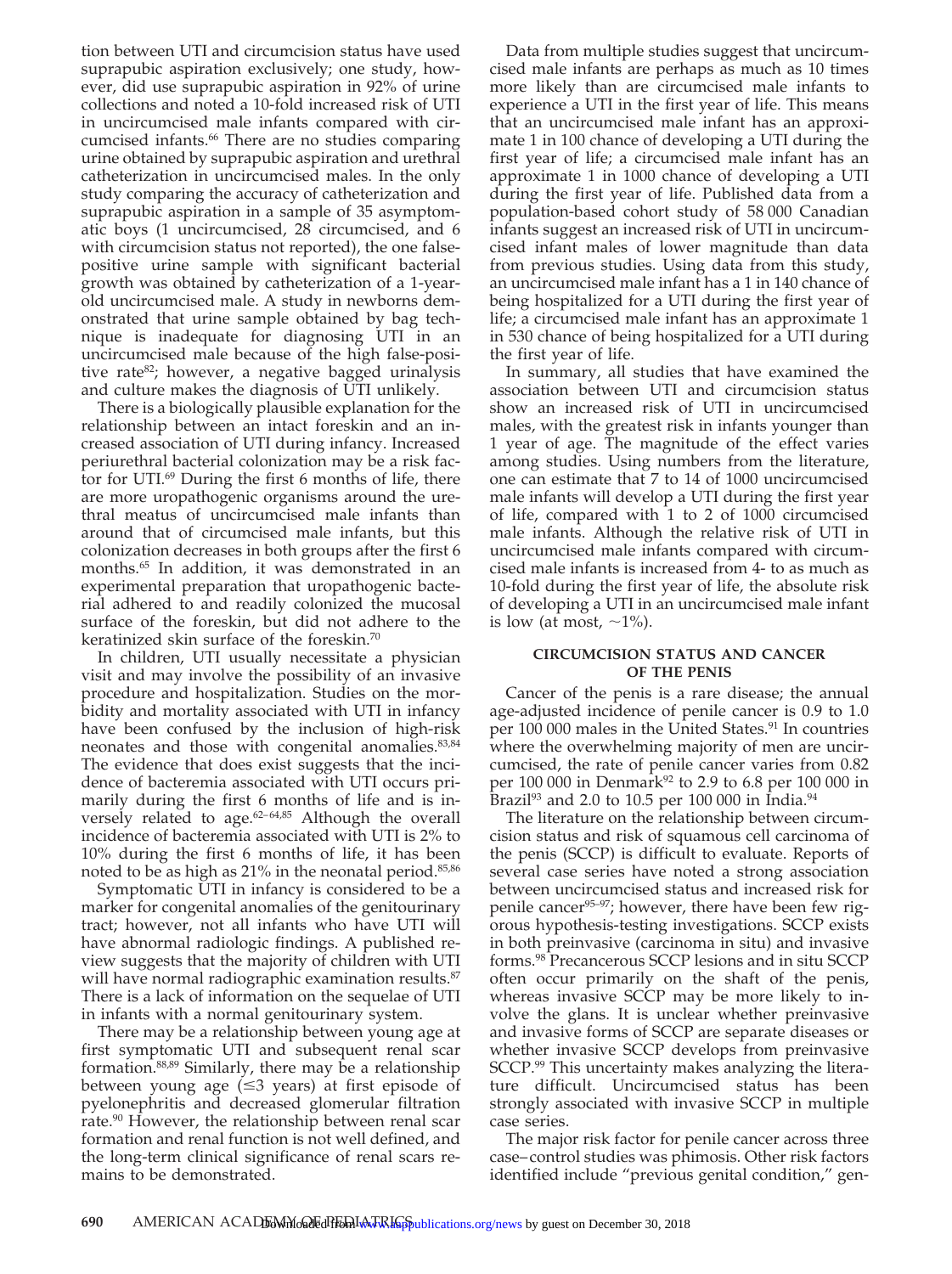ital warts,  $>$ 30 sexual partners, and cigarette smoking.100–102 Two of the studies were conducted in areas of the world that do not practice neonatal circumcision. In the third study, in which 45% of the men in the control group had been circumcised as neonates, the risk of SCCP among men who were never circumcised was 3.2 times that of men circumcised at birth. This study did not analyze in situ and invasive SCCP separately. This study also used self-report to determine circumcision status. Self-report may not be an accurate method of determining circumcision status.<sup>103</sup>

The strength of the association between sexual behavior in the development of penile cancer is unclear. Although there is an association of human papilloma virus (HPV) DNA and genital warts with penile cancer, the percentage of penile cancers with HPV DNA is lower than that of four other anogenital tumors (anus, cervix, vulva, vagina), implying that sexual transmission may be less of a factor in the genesis of SCCP than of these other cancers.<sup>104</sup> It may be that HPV is a co-factor for penile cancer, but that other conditions also must be present for progression to malignancy.

Neonatal circumcision confers some protection from penile cancer; however, circumcision at a later age does not seem to confer the same level of protection.105 There is at least a threefold increased risk of penile cancer in uncircumcised men; phimosis, a condition that exists only in uncircumcised men, increases this risk further. $92,106$  The relationship among hygiene, phimosis, and penile cancer is uncertain, although many hypothesize that good hygiene prevents phimosis and penile cancer.<sup>9</sup>

An annual penile cancer rate of 0.9 to 1.0 per 100 000 translates to 9 to 10 cases of penile cancer per year per 1 million men. Although the risk of developing penile cancer in an uncircumcised man compared with a circumcised man is increased more than threefold, it is difficult to estimate accurately the magnitude of this risk based on existing studies. Nevertheless, in a developed country such as the United States, penile cancer is a rare disease and the risk of penile cancer developing in an uncircumcised man, although increased compared with a circumcised man, is low.

#### **CIRCUMCISION STATUS AND STD INCLUDING HUMAN IMMUNODEFICIENCY VIRUS (HIV)**

Evidence regarding the relationship of circumcision to STD in general is complex and conflicting.13,107–110 Studies suggest that circumcised males may be less at risk for syphilis than are uncircumcised males.107,111 In addition, there is a substantial body of evidence that links noncircumcision in men with risk for HIV infection.<sup>19,112-114</sup> Genital ulcers related to STD may increase susceptibility to HIV in both circumcised and uncircumcised men, but uncircumcised status is independently associated with the risk for HIV infection in several studies.<sup>115-117</sup> There does appear to be a plausible biologic explanation for this association in that the mucous surface of the uncircumcised penis allows for viral attachment to lymphoid cells at or near the surface of the mucous membrane, as well as an increased likelihood of minor abrasions resulting in increased HIV access to target tissues. However, behavioral factors appear to be far more important risk factors in the acquisition of HIV infection than circumcision status.

#### **ETHICAL ISSUES**

The practice of medicine has long respected an adult's right to self-determination in health care decision-making. This principle has been operationalized through the doctrine of informed consent. The process of informed consent obligates the physician to explain any procedure or treatment and to enumerate the risks, benefits, and alternatives for the patient to make an informed choice. For infants and young children who lack the capacity to decide for themselves, a surrogate, generally a parent, must make such choices.<sup>118</sup>

Parents and physicians each have an ethical duty to the child to attempt to secure the child's best interest and well-being.<sup>119</sup> However, it is often uncertain as to what is in the best interest of any individual patient. In cases such as the decision to perform a circumcision in the neonatal period when there are potential benefits and risks and the procedure is not essential to the child's current well-being, it should be the parents who determine what is in the best interest of the child. In the pluralistic society of the United States in which parents are afforded wide authority for determining what constitutes appropriate child-rearing and child welfare, it is legitimate for the parents to take into account cultural, religious, and ethnic traditions, in addition to medical factors, when making this choice.<sup>119</sup>

Physicians counseling families concerning this decision should assist the parents by explaining the potential benefits and risks and by ensuring that they understand that circumcision is an elective procedure. Parents should not be coerced by medical professionals to make this choice.

#### **SUMMARY AND RECOMMENDATIONS**

Existing scientific evidence demonstrates potential medical benefits of newborn male circumcision; however, these data are not sufficient to recommend routine neonatal circumcision. In the case of circumcision, in which there are potential benefits and risks, yet the procedure is not essential to the child's current well-being, parents should determine what is in the best interest of the child. To make an informed choice, parents of all male infants should be given accurate and unbiased information and be provided the opportunity to discuss this decision. It is legitimate for parents to take into account cultural, religious, and ethnic traditions, in addition to the medical factors, when making this decision. Analgesia is safe and effective in reducing the procedural pain associated with circumcision; therefore, if a decision for circumcision is made, procedural analgesia should be provided. If circumcision is performed in the newborn period, it should only be done on infants who are stable and healthy.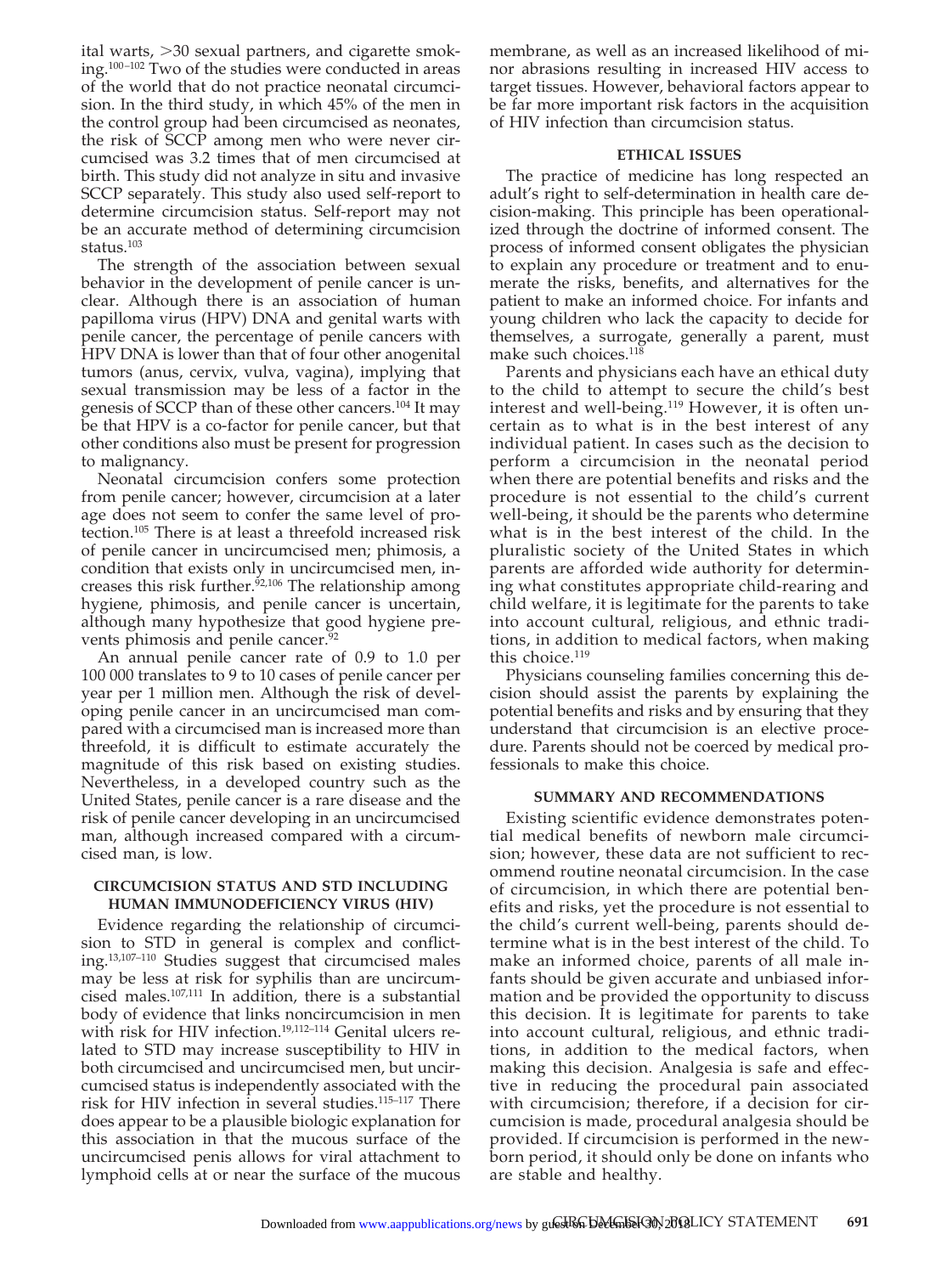Task Force on Circumcision 1998–1999 Carole M. Lannon, MD, MPH, Chairperson Ann Geryl Doll Bailey, MD Alan R. Fleischman, MD George W. Kaplan, MD Craig T. Shoemaker, MD Jack T. Swanson, MD Donald Coustan, MD American College of Obstetricians and Gynecologists

#### **REFERENCES**

- 1. American Academy of Pediatrics, Committee on Fetus and Newborn. *Standards and Recommendations for Hospital Care of Newborn Infants.* 5th ed. Evanston, IL: American Academy of Pediatrics; 1971
- 2. American Academy of Pediatrics, Committee on Fetus and Newborn. Report of the Ad Hoc Task Force on Circumcision. *Pediatrics*. 1975;56: 610–611
- 3. American Academy of Pediatrics, Committee on Fetus and Newborn. *Guidelines for Perinatal Care*. 1st ed. Evanston, IL: American Academy of Pediatrics; 1983
- 4. American Academy of Pediatrics. Report of the Task Force on Circumcision. *Pediatrics*. 1989;84:388–391
- 5. Australian College of Paediatrics. Position statement: routine circumcision of normal male infants and boys. 1996
- 6. Canadian Paediatric Society, Fetus and Newborn Committee. Neonatal circumcision revisited. *Can Med Assoc*. 1996;154:769–780
- 7. The Australian Association of Paediatric Surgeons. *Guidelines for Circumcision*. Queensland, Australia: April 1996
- 8. Leitch IO. Circumcision: a continuing enigma. *Aust Paediatr*. 1970;6: 59–65
- 9. Kaplan GW. Circumcision: an overview. *Curr Prob Pediatr*. 1977;7:1–33
- 10. Goodwin WE, Scott WW. Phalloplasty. *J Urol*. 1952;68:903
- 11. O'Brien TR, Calle EE, Poole WK. Incidence of neonatal circumcision in Atlanta, 1985–1986. *South Med.* 1995;88:411–415
- 12. Wilkes MS, Blum S. Current trends in routine newborn male circumcision in New York State. *NY State Med.* 1990;90:243–246
- 13. Laumann EO, Masi CM, Zuckerman EW. Circumcision in the United States. *JAMA.* 1997;277:1052–1057
- 14. Boyce WT. Care of the foreskin. *Pediatr Rev*. 1983;5:26–30
- 15. Gairdner D. Fate of the foreskin: a study of circumcision. *Br Med J.* 1949;2:1433–1437
- 16. Oster J. Further fate of the foreskin: incidence of preputial adhesions, phimosis, and smegma among Danish schoolboys. *Arch Dis Child.* 1968;43:200–203
- 17. Taylor JR, Lockwood AP, Taylor AJ. The prepuce: specialized mucosa of the penis and its loss to circumcision. *Br Urol*. 1996;77:291–295
- 18. Weiss GN, Sanders M, Westbrook KC. The distribution and density of Langerhans cells in the human prepuce: site of a diminished immune response? *Isr Med Sci*. 1993;29:42–43
- 19. Moses S, Plummer FA, Bradley JE, et al. The association between the lack of male circumcision and the risk for HIV infection: a review of the epidemiological data. *Sex Transm Dis.* 1994;21:201–210
- 20. Fergusson DM, Lawton JW, Shannon FT. Neonatal circumcision and penile problems: an 8-year longitudinal study. *Pediatrics*. 1988;81: 537–541
- 21. Herzog LW, Alvarez SR. The frequency of foreskin problems in uncircumcised children. *Am J Dis Child.* 1986;140:254–256
- 22. DeVries CR, Miller AK, Packer MG. Reduction of paraphimosis with hyaluronidase. *Urology.* 1996;48:464–465
- 23. Stenram A, Malmfors G, Okmian L. Circumcision for phimosis: indications and results. *Acta Paediatr Scand*. 1986;75:321–323
- 24. Williams JC, Morrison PM, Richardson JR. Paraphimosis in elderly men. *Am J Emerg Med*. 1995;13:351–353
- 25. Fakjian N, Hunter S, Cole GW, Miller J. An argument for circumcision: prevention of balanitis in the adult. *Arch Dermatol.* 1990;126:1046–1047
- 26. Lafferty PM, MacGregor FB, Scobie WG. Management of foreskin problems. *Arch Dis Child*. 1991;66:696–697
- 27. Wright JE. The treatment of childhood phimosis with topical steroid. *Aust N Z J Surg*. 1994;64:327–328
- 28. Cuckow PM, Rix G, Mouriquand G. Preputial plasty: a good alternative to circumcision. *J Pediatr Surg.* 1994;29:561–563
- 29. Krueger H, Osborn L. Effects of hygiene among the uncircumcised. *J Fam Pract*. 1986;22:353–355
- 30. Kalcev B. Circumcision and personal hygiene in school boys. *Med Officer.* 1964;122:171–173
- 31. Masters WH, Johnson VE. *Human Sexual Response.* Boston, MA: Little, Brown and Company; 1966:189–191
- 32. Niku SD, Stock JA, Kaplan GW. Neonatal circumcision. *Urol Clin North Am*. 1995;22:57–65
- 33. Gee WF, Ansell JS. Neonatal circumcision: a ten-year overview with comparison of Gomco clamp and Plastibell device. *Pediatrics*. 1976;58: 824–827
- 34. Harkavy KL. The circumcision debate. *Pediatrics*. 1987;79:649–650
- 35. Kaplan GW. Complications of circumcision. *Urol Clin North Am.* 1983; 10:543–549
- 36. Talbert LM, Kraybill EN, Potter HD. Adrenal cortical response to circumcision in the neonate. *Obstet Gynecol.* 1976;48:208–210
- 37. Gunnar MR, Fischer RO, Korsvik S, et al. The effects of circumcision on serum cortisol and behavior. *Psychoneuroendocrinology.* 1981;6:269–275
- Rawlings DJ, Miller PA, Engel RR. The effect of circumcision on transcutaneous Po2 in term infants. *Am J Dis Child.* 1980;134:676–678
- 39. Williamson PS, Williamson ML. Physiologic stress reduction by a local anesthetic during newborn circumcision. *Pediatrics*. 1983;71:36–40
- 40. Taddio A, Katz J, Ilersich AL, Koren G. Effect of neonatal circumcision on pain response during subsequent routine vaccination. *Lancet.* 1997; 349:599–603
- 41. Benini F, Johnston CC, Faucher D, et al. Topical anesthesia during circumcision in newborn infants. *JAMA.* 1993;270:850–853
- 42. Taddio A, Stevens B, Craig K, et al. Efficacy and safety of lidocaineprilocaine cream for pain during circumcision. *N Engl J Med.* 1997;336: 1197–1201
- 43. Lander J, Brady-Fryer B, Metcalfe JB, Nazarali S, Muttitt S. Comparison of ring block, dorsal penile nerve block, and topical anesthesia for neonatal circumcision: a randomized clinical trial. *JAMA.* 1997;278: 2157–2162
- 44. Taddio A, Ohlsson A, Elnarson T, et al. A systemic review of lidocaine–prilocaine cream (EMLA) in the treatment of acute pain in neonates. *Pediatrics*. 1998;101(2). URL: http://www.pediatrics.org/ cgi/content/full/101/2/e1. Accessed October 8, 1998
- 45. Law RM, Halpern S, Martins RF, et al. Measurement of methemoglobin after EMLA analgesia for newborn circumcision. *Biol Neonate.* 1996;70:213–217
- 46. Nilsson A, Engberg G, Henneberg S, et al. Inverse relationship between age-dependent erythrocyte activity of methemoglobin reductase and prilocaine-induced methemoglobinemia during infancy. *Br J Anaesth.* 1990;64:72–76
- 47. Jakobson B, Nilsson A. Methemoglobinemia associated with prilocaine–lidocaine cream and trimethoprim–sulfamethoxazole: a case report. *Acta Anaesthesiol Scand*. 1985;29:453–455
- 48. Kumar AR, Dunn N, Naqvi M. Methemoglobinemia associated with prilocaine–lidocaine cream. *Clin Pediatr*. 1997;36:239–240
- 49. Stang HJ, Gunnar MR, Snellman L, et al. Local anesthesia for neonatal circumcision: effects on distress and cortisol response. *JAMA.* 1988;259: 1507–1511
- 50. Holve RL, Bronberger PJ, Groveman HD, et al. Regional anesthesia during newborn circumcision: effect on infant pain response. *Clin Pediatr.* 1983;22:813–818
- 51. Dixon S, Snyder J, Holve R, et al. Behavioral effects of circumcision with and without anesthesia. *J Dev Behav Pediatr.* 1984;5:246–250
- 52. Maxwell LG, Yaster M, Wetzel RC, et al. Penile nerve block for newborn circumcision. *Obstet Gynecol.* 1987;70:415–419
- 53. Kirya C, Werthmann MW. Neonatal circumcision and penile dorsal nerve block—a painless procedure. *J Pediatr.* 1978;92:998–1000
- 54. Mintz MR, Grillo R. Dorsal penile nerve block for circumcision. *Clin Pediatr.* 1989;28:590–591
- 55. Fontaine P, Dittberner D, Scheltema KE. The safety of dorsal penile nerve block for neonatal circumcision. *J Fam Pract.* 1994;39:243–248
- 56. Snellman LW, Stang HJ. Prospective evaluation of complications of dorsal penile nerve block for neonatal circumcision. *Pediatrics*. 1995;95: 705–708
- 57. Sara CA, Lowry CJ. A complication of circumcision and dorsal nerve block of the penis. *Anaesth Intensive Care*. 1984;13:79–82
- 58. Masciello AL. Anesthesia for neonatal circumcision: local anesthesia is better than dorsal penile nerve block. *Obstet Gynecol.* 1990;75: 834–838
- 59. Blass EM, Hoffmeyer LB. Sucrose as an analgesic for newborn infants. *Pediatrics*. 1991;87:215–218
- 60. Howard CR, Howard FM, Weitzman ML. Acetaminophen analgesia in neonatal circumcision: the effect on pain. *Pediatrics*. 1994;93:641–646
- 61. Stang HJ, Snellman LW, Condon LM, et al. Beyond dorsal penile nerve block: a more humane circumcision. *Pediatrics*. 1997;100(2). URL: http://www.pediatrics.org/cgi/content/full/100/2/e3. Accessed August 10, 1997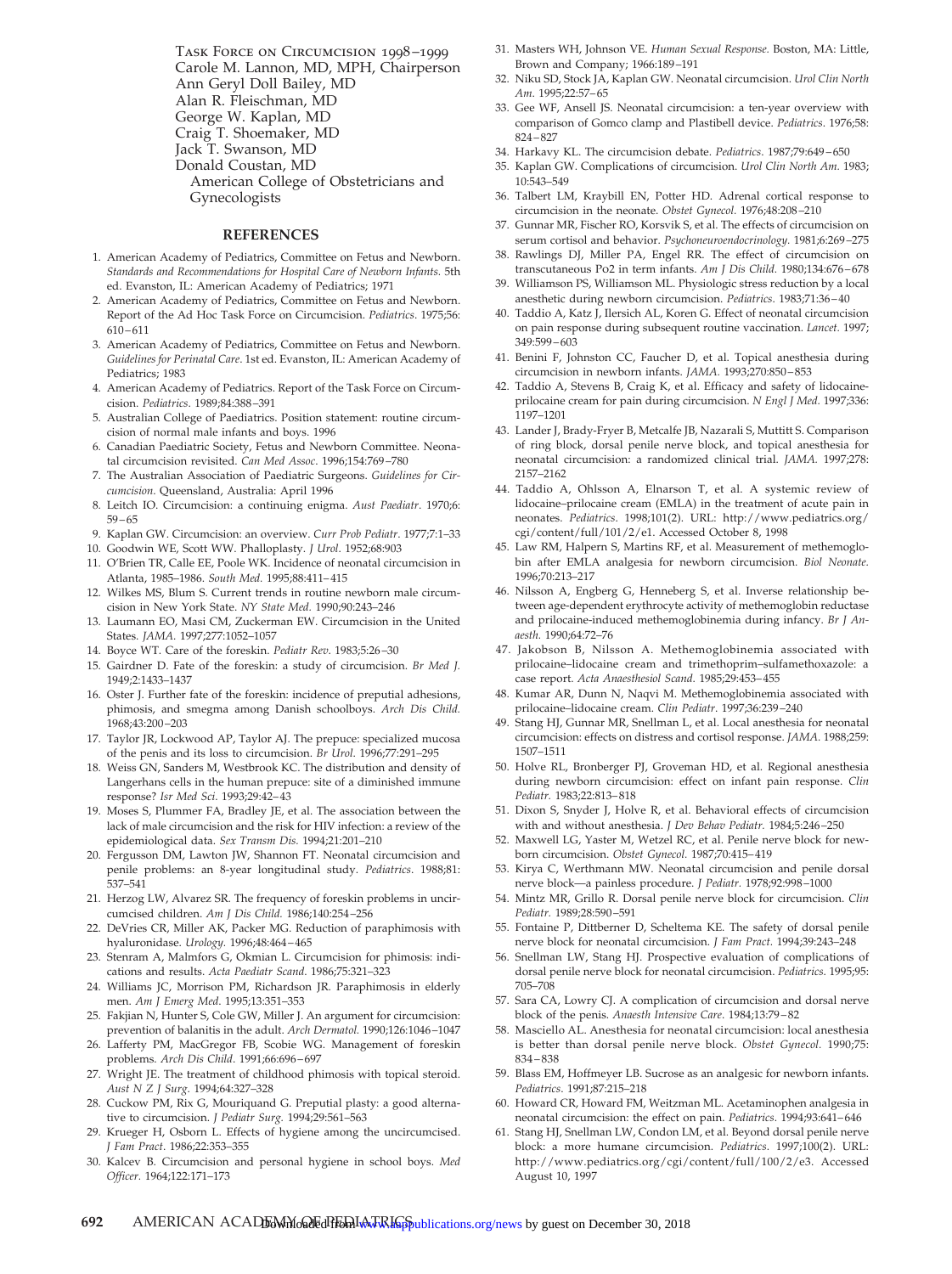- 62. Wiswell TE, Smith FR, Bass JW. Decreased incidence of urinary tract infections in circumcised male infants. *Pediatrics*. 1985;75:901–903
- 63. Crain EF, Gershel JC. Urinary tract infections in febrile infants younger than 8 weeks of age. *Pediatrics*. 1990;86:363–367
- 64. Herzog LW. Urinary tract infections and circumcision: a case control study. *Am J Dis Child.* 1989;143:348–350
- 65. Wiswell TE, Miller GM, Gelston HM, et al. Effect of circumcision status on periurethral bacterial flora during the first year of life. *J Pediatr.* 1988;113:442–446
- 66. Wiswell TE, Roscelli JD. Corroborative evidence for the decreased incidence of urinary tract infections in circumcised male infants. *Pediatrics*. 1986;78:96–99
- 67. Craig JC, Knight JF, Sureshkumar P, et al. Effect of circumcision on incidence of urinary tract infection in preschool boys. *J Pediatr.* 1996; 128:23–27
- 68. Rushton HG, Majd M. Pyelonephritis in male infants: how important is the foreskin? *J Urol*. 1992;148:733–736
- 69. Wiswell TE, Hachey WE. Urinary tract infections and the uncircumcised state: an update. *Clin Pediatr.* 1993;32:130–134
- 70. Fussell EN, Kaack MB, Cherry R, Roberts JA. Adherence of bacteria to human foreskins. *J Urol.* 1988;140:997–1001
- 71. Shaw KN, Gorelick M, McGowan KL, et al. Prevalence of urinary tract infection in febrile young children in the emergency department. *Pediatrics*. 1998;102:2. Available at http://www.pediatrics.org/cgi/ content/full/102/2/e16. Accessed October 8, 1998
- 72. To T, Agha M, Dick PT, Feldman W. Cohort study on circumcision of newborn boys and subsequent risk of urinary tract infection. *Lancet*. 1998;352:1813–1816
- 73. Wettergren B, Jodal U, Jonasson G. Epidemiology of bacteriuria during the first year of life. *Acta Paediatr Scand.* 1985;74:925–933
- 74. Wiswell TE, Hurley WE. Urinary tract infections and the uncircumcised state: an update. *Clin Pediatr.* 1993;32:130–134
- 75. Eliakim A, Dolfin T, Korzets Z, et al. Urinary tract infection in premature infants: the role of imaging studies and prophylactic therapy. *J Perinatol.* 1997;17:305–308
- 76. Edelman CM, Ogwo JE, Fine BP, et al. The prevalence of bacteriuria in full-term and premature newborn infants. *J Pediatr.* 1973;82:125–132
- 77. Mitchell CK, Franco SM, Vogel RL. Incidence of urinary tract infection in an inner-city outpatient population. *J Perinatol.* 1995;15:131–134
- 78. Wiswell TE, Tencer HL, Welch CA, Chamberlain JL. Circumcision in children beyond the neonatal period. *Pediatrics*. 1993;92:791–793
- 79. Pisacane A, Graziano L, Mazzarella G, et al. Breast-feeding and urinary tract infection. *J Pediatr*. 1992;120:87–89
- 80. Nelson JD, Peters PC. Suprapubic aspiration of urine in premature and term infants. *Pediatrics*. 1965;36:132–134
- 81. Pryles CV. Percutaneous bladder aspiration and other methods of urine collection for bacteriologic study. *Pediatrics*. 1965;36:128–131
- 82. Schlager TA, Hendley JO, Dudley SM, et al. Explanation for falsepositive urine cultures obtained by bag techniques. *Arch Pediatr Adolesc Med.* 1995;149:170–173
- 83. Aierde AI. Urinary-tract infections in African neonates. *J Infect*. 1992; 25:55–62
- 84. Littlewood JM. 66 infants with urinary tract infection in first month of life. *Arch Dis Child.* 1972;47:218–226
- 85. Bachur R, Caputo GL. Bacteremia and meningitis among infants with urinary tract infections. *Pediatr Emerg Care.* 1995;11:280–284
- 86. Ginsburg CM, McCracken GH. Urinary tract infection in young infants. *Pediatrics*. 1982;69:409–412
- 87. Dick PT, Feldman W. Routine diagnostic imaging for childhood urinary tract infections: a systematic overview. *J Pediatr.* 1996;128:15–22
- 88. Winberg J, Bollgren I, Kallenius G, et al. Clinical pyelonephritis and local renal scarring: a selected review of pathogenesis, prevention, and prognosis. *Pediatr Clin North Am.* 1982;29:801–814
- 89. Stokland E, Hellstrom M, Jacobsson B, et al. Renal damage one year after first urinary tract infection: role of dimercaptosuccinic acid scintigraphy. *J Pediatr.* 1996;129:815–820
- 90. Berg UB, Johansson SB. Age as a main determinant of renal functional damage in urinary tract infection. *Arch Dis Child.* 1983;58:963–969
- 91. Young JL, Percy CL, Asine AJ, et al. Surveillance, epidemiology, and end results, incidence and mortality data 1973–77. *Natl Cancer Inst Monogr*. 1981;57:17
- 92. Frisch M, Friis S, Kjaer SK, Melbye M. Falling incidence of penile cancer in an uncircumcised population (Denmark 1943–90). *Br Med J.* 1995;311:1471
- 93. Villa LL, Lopes A. Human papillomavirus DNA sequences in penile carcinomas in Brazil. *Intl J Cancer.* 1986;37:853–855
- 94. Rangabashyam N, Gnanaprakasam D, Meyyappan P, et al. Carcinoma of the penis: a review of 214 cases. *J R Coll Surg Edinb.* 1981;26:104–109
- 95. Hardner GJ, Bhanalaph T, Murphy GP, et al. Carcinoma of the penis: analysis of therapy in 100 consecutive cases. *J Urol.* 1972;108:428–430
- 96. Lenowitz H, Graham AP. Carcinoma of the penis. *J Urol.* 1946;56: 458–484
- 97. Dean AL Jr. Epithelioma of the penis. *J Urol.* 1935;33:252–283
- 98. Wade TR, Kopf AW, Ackerman AB. Bowenoid papulosis of the penis. *Cancer.* 1978;42:1890–1903
- 99. Peterson RO. *Urologic Pathology*. 2nd ed. Philadelphia, PA: JB Lippincott Co; 1992
- 100. Hellberg D, Valentin J, Eklund T, Nilsson S. Penile cancer: is there an epidemiological role for smoking and sexual behavior? *Br Med J*. 1987;295:1306–1308
- 101. Brinton LA, Li JY, Rong SD, et al. Risk factors for penile cancer: results from a case–control study in China. *Intl J Cancer.* 1991;47:504–509
- 102. Maden C, Sherman KJ, Beckmann AM, et al. History of circumcision, medical conditions, and sexual activity and risk of penile cancer. *J Natl Cancer Inst.* 1993;85:19–24
- 103. Wynder EL, Licklider SD. The question of circumcision. *Cancer.* 1960; 13:442–445
- 104. Persky L, de Kernion J. Carcinoma of the penis. *CA Cancer J Clin.* 1986;36:258–273
- 105. Bissada NK, Morcos RR, el-Senoussi M. Post-circumcision carcinoma of the penis. I. Clinical aspects. *J Urol*. 1986;135:283–285
- 106. Magoha GA, Kaale RF. Epidemiological and clinical aspects of carcinoma of the penis at Kenyatta National Hospital. *East Afr Med J.* 1995;72:359–361
- 107. Cook LS, Koutsky LA, Holmes KK. Circumcision and sexually transmitted diseases. *Am J Public Health.* 1994;84:197–201
- 108. Parker SW, Stewart AJ. Circumcision and sexually transmitted diseases. *Med J Aust.* 1983;2:288–290
- 109. Donovan B, Bassett I. Male circumcision and common sexually transmissible diseases in a developed nation setting. *Genitourin Med.* 1994; 70:317–320
- 110. Bollinger RC, Brookmeyer RS, Mehendale SM, et al. Risk factors and clinical presentation of acute primary infection in India. *JAMA.* 1997; 278:2085–2089
- 111. Newell J, Senkoro K, Mosha F, et al. A population-based study of syphilis and sexually transmitted disease syndromes in northwestern Tanzania. II. Risk factors and health seeking behavior. *Genitourin Med.* 1993;69:421–426
- 112. Seed J, Allen S, Mertens T, et al. Male circumcision, sexually transmitted disease, and risk of HIV. *J Acquir Immune Defic Syndr Hum Retrovirol.* 1995;8:83–90
- 113. Kreiss JK, Hopkins SG. The association between circumcision and human immunodeficiency virus infection among homosexual men. *J Infect Dis.* 1993;168:1404–1408
- 114. Tyndall MW, Ronald R, Agoki E, et al. Increased risk of infection with human immunodeficiency virus type 1 among uncircumcised men presenting with genital ulcer disease in Kenya. *Clin Infect Dis.* 1996;23: 449–453
- 115. Bwayo J, Plummer F, Omau M, et al. Human immunodeficiency virus infection in long-distance truck drivers in East Africa. *Arch Intern Med.* 1994;154:1391–1396
- 116. Pepin J, Quigley M, Todd J, et al. Association between HIV-2 infection and genital ulcer diseases among male sexually transmitted disease patients in Gambia. *AIDS.* 1992;6:489–493
- 117. Simonsen JN, Cameron DW, Gakinya NM, et al. Human immunodeficiency virus infection among men with sexually transmitted diseases: experience from a center in Africa. *N Engl J Med.* 1988;319:274–278
- 118. American Academy of Pediatrics, Committee on Bioethics. Informed consent, parental permission, and assent in pediatric practice. *Pediatrics*. 1995;93:314–317
- 119. Fleischman AR, Nolan K, Dubler NN, et al. Caring for gravely ill children. *Pediatr.* 1994;94:433–439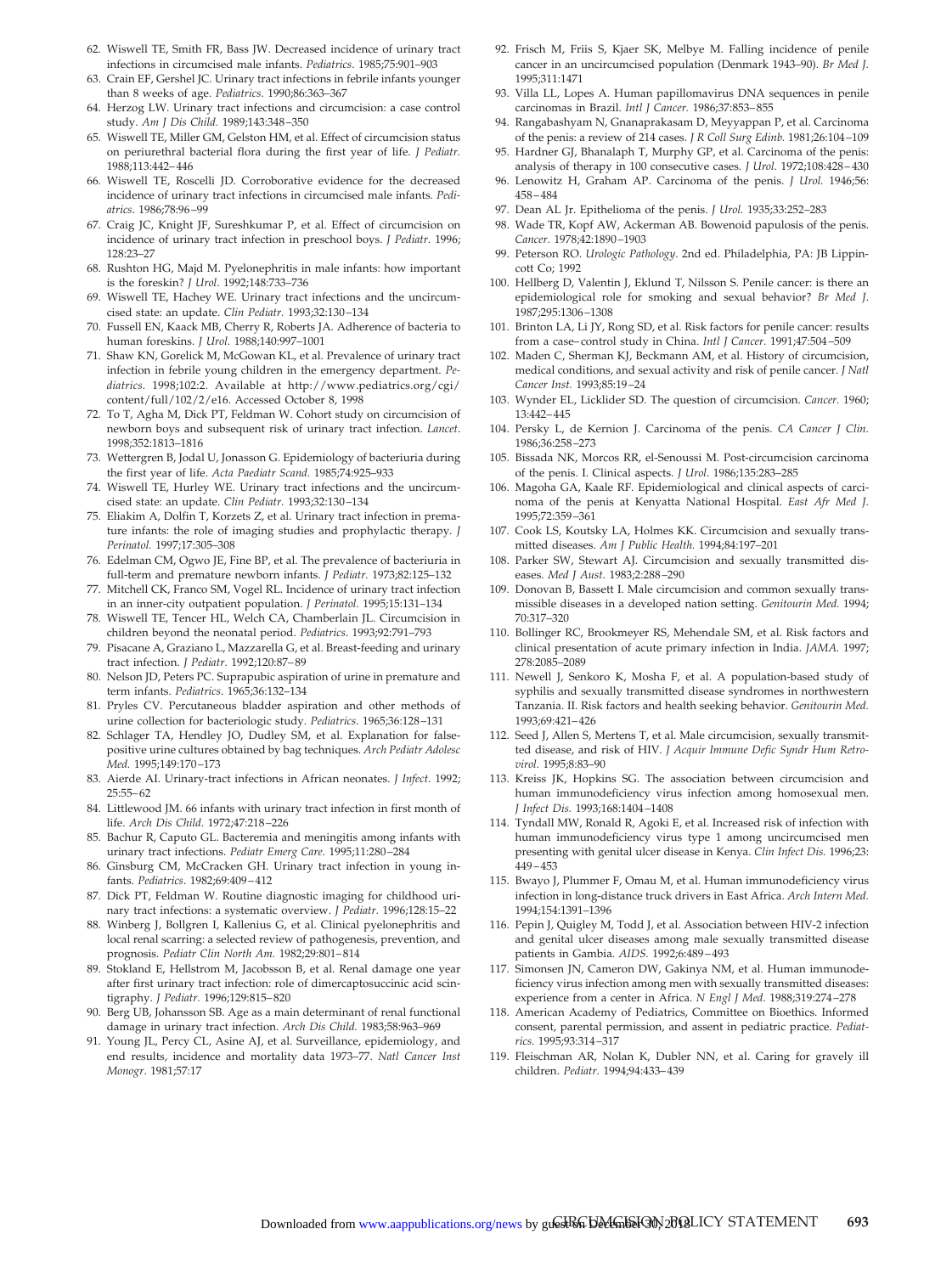## **Circumcision Policy Statement**

DOI: 10.1542/peds.103.3.686 *Pediatrics* 1999;103;686 Task Force on Circumcision

| <b>Updated Information &amp;</b><br><b>Services</b> | including high resolution figures, can be found at:<br>http://pediatrics.aappublications.org/content/103/3/686                                                                                                                                                                                                                                                                                                           |
|-----------------------------------------------------|--------------------------------------------------------------------------------------------------------------------------------------------------------------------------------------------------------------------------------------------------------------------------------------------------------------------------------------------------------------------------------------------------------------------------|
| <b>References</b>                                   | This article cites 110 articles, 26 of which you can access for free at:<br>http://pediatrics.aappublications.org/content/103/3/686#BIBL                                                                                                                                                                                                                                                                                 |
| <b>Subspecialty Collections</b>                     | This article, along with others on similar topics, appears in the<br>following collection(s):<br><b>Task Force on Circumcision</b><br>http://www.aappublications.org/cgi/collection/task_force_on_circumc<br>ision<br><b>Fetus/Newborn Infant</b><br>http://www.aappublications.org/cgi/collection/fetus:newborn_infant_<br>sub<br><b>Circumcision</b><br>http://www.aappublications.org/cgi/collection/circumcision_sub |
| Permissions & Licensing                             | Information about reproducing this article in parts (figures, tables) or<br>in its entirety can be found online at:<br>http://www.aappublications.org/site/misc/Permissions.xhtml                                                                                                                                                                                                                                        |
| <b>Reprints</b>                                     | Information about ordering reprints can be found online:<br>http://www.aappublications.org/site/misc/reprints.xhtml                                                                                                                                                                                                                                                                                                      |